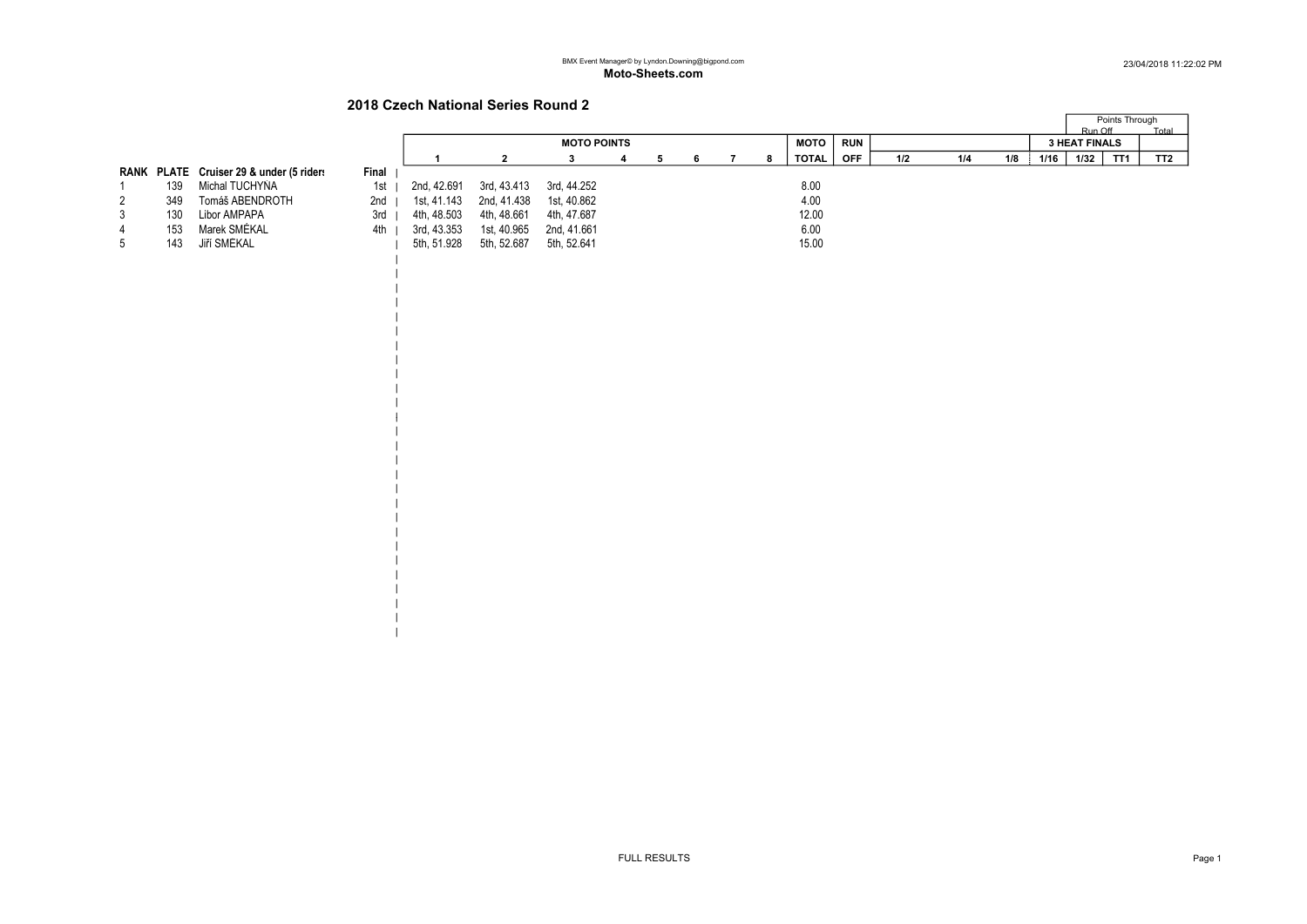| | |

| | | | | | | | | | | | | | |

|    |     |                                    |       |             |              |                    |   |    |   |    |             |            |     |     |     |      | Points Through       |                 |
|----|-----|------------------------------------|-------|-------------|--------------|--------------------|---|----|---|----|-------------|------------|-----|-----|-----|------|----------------------|-----------------|
|    |     |                                    |       |             |              |                    |   |    |   |    |             |            |     |     |     |      | Run Off              | Total           |
|    |     |                                    |       |             |              | <b>MOTO POINTS</b> |   |    |   |    | <b>MOTO</b> | <b>RUN</b> |     |     |     |      | <b>3 HEAT FINALS</b> |                 |
|    |     |                                    |       |             | $\mathbf{2}$ | з                  | 4 | 5. | 6 | -8 | TOTAL       | <b>OFF</b> | 1/2 | 1/4 | 1/8 | 1/16 | TT1<br>1/32          | TT <sub>2</sub> |
|    |     | RANK PLATE Cruiser 30+ (13 riders) | Final |             |              |                    |   |    |   |    |             |            |     |     |     |      |                      |                 |
|    | 83  | Robert BOCEK                       | 1st   | 1st, 42.890 | 1st, 43.544  | 1st, 42.293        |   |    |   |    | 3.00        |            |     |     |     |      |                      |                 |
| 2  | 79  | Radomir HUF                        | 2nd   | 1st, 43.244 | 2nd, 44.107  | 1st, 43.399        |   |    |   |    | 4.00        |            |     |     |     |      |                      |                 |
| 3  | 252 | Vítězslav DVOŘÁK                   | 3rd   | 2nd. 43.455 | 3rd, 45.173  | 3rd. 44.703        |   |    |   |    | 8.00        |            |     |     |     |      |                      |                 |
| 4  | 515 | Karel DVOŘÁK                       | 4th   | 3rd, 45.753 | 3rd, 45.640  | 3rd, 45.057        |   |    |   |    | 9.00        |            |     |     |     |      |                      |                 |
| 5  | 361 | Pavel CAHA                         | 5th   | 2nd, 43.755 | 2nd, 43.675  | 2nd, 43.239        |   |    |   |    | 6.00        |            |     |     |     |      |                      |                 |
| 6  | 840 | Miroslav PEKAR                     | 6th   | 3rd, 46.621 | 1st, 43.450  | 2nd, 44.344        |   |    |   |    | 6.00        |            |     |     |     |      |                      |                 |
|    | 280 | Radek MILNÍČEK                     | 7th   | 4th. 48.481 | 4th, 46.093  | 4th, 45.752        |   |    |   |    | 12.00       |            |     |     |     |      |                      |                 |
| 8  | 275 | Stanislav AXMANN                   | 8th   | 5th, 49.691 | 5th, 50.174  | 4th, 48.095        |   |    |   |    | 14.00       |            |     |     |     |      |                      |                 |
| 9  | 750 | Roman BUKVA                        | 1st-B | 4th, 46.602 | 5th, 46.902  | 6th, 47.859        |   |    |   |    | 15.00       |            |     |     |     |      |                      |                 |
| 10 | 626 | Miroslav GURAS                     | 2nd-B | 5th. 47.380 | 4th, 47.286  | 5th, 46.683        |   |    |   |    | 14.00       |            |     |     |     |      |                      |                 |
| 11 | 727 | Tomáš KADLEC                       | 3rd-B | 6th, 47.980 | 6th, 47.180  | 5th, 48.445        |   |    |   |    | 17.00       |            |     |     |     |      |                      |                 |
| 12 | 898 | Jaroslav KLIMA                     | 4th-B | 6th, 53.534 | 6th, 53.516  | 7th, 52.214        |   |    |   |    | 19.00       |            |     |     |     |      |                      |                 |
| 13 | 679 | Patrik VRKOČ                       | 5th-B | 7th, 55.095 | 7th, 54.694  | 6th, 54.962        |   |    |   |    | 20.00       |            |     |     |     |      |                      |                 |
|    |     |                                    |       |             |              |                    |   |    |   |    |             |            |     |     |     |      |                      |                 |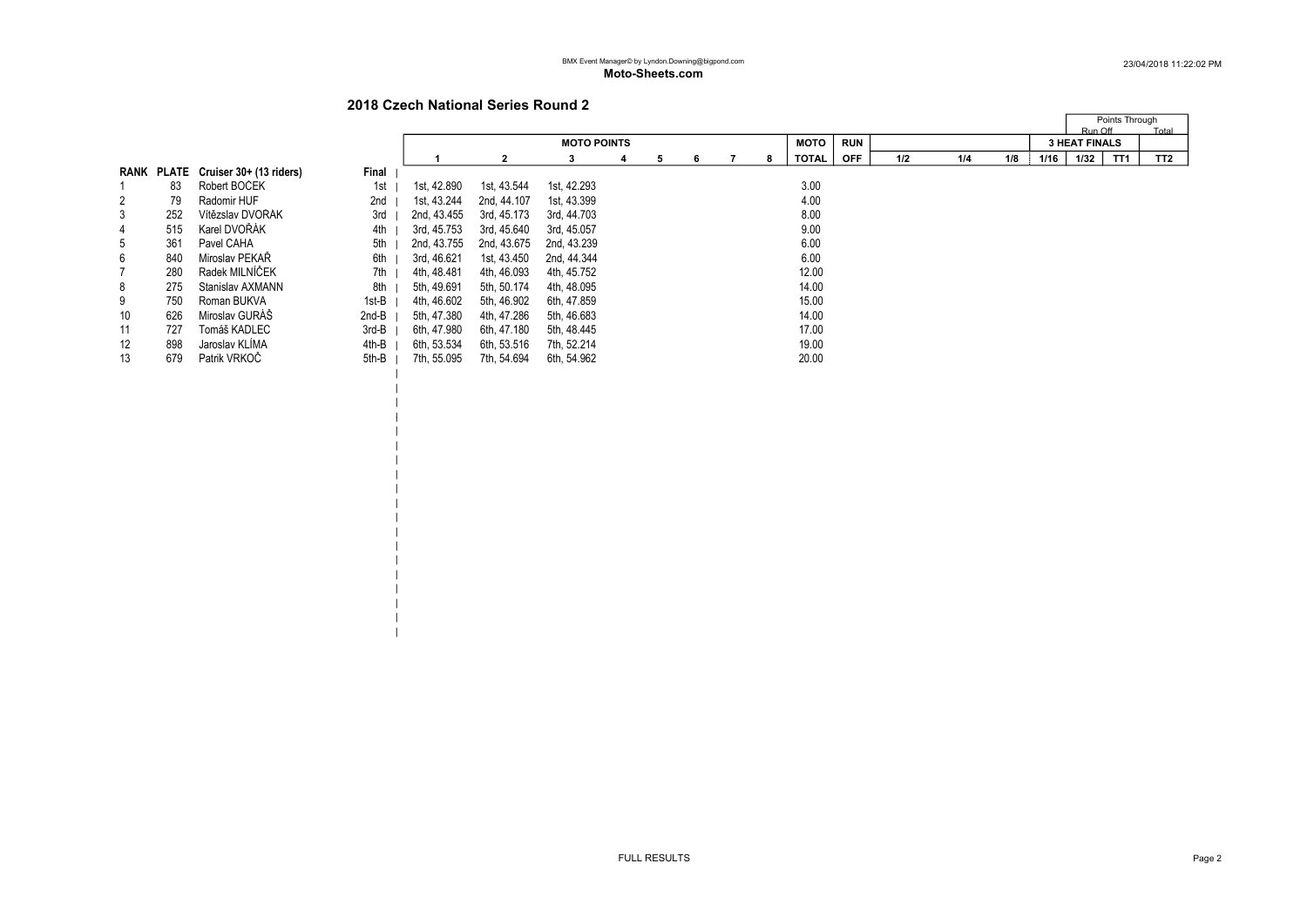# 2018 Czech National Series Round 2

 $\blacksquare$ |

 $\blacksquare$ | | | | | | | | | | | | | |

|                |     |                               |       |                                           |                                           |                    |  |  |    |  |   |             |            |         | Points Through |     |      |                      |                 |
|----------------|-----|-------------------------------|-------|-------------------------------------------|-------------------------------------------|--------------------|--|--|----|--|---|-------------|------------|---------|----------------|-----|------|----------------------|-----------------|
|                |     |                               |       |                                           |                                           |                    |  |  |    |  |   |             |            | Run Off | Total          |     |      |                      |                 |
|                |     |                               |       |                                           |                                           | <b>MOTO POINTS</b> |  |  |    |  |   | <b>MOTO</b> | <b>RUN</b> |         |                |     |      | <b>3 HEAT FINALS</b> |                 |
|                |     |                               |       |                                           |                                           |                    |  |  | 6. |  | 8 | TOTAL       | <b>OFF</b> | 1/2     | 1/4            | 1/8 | 1/16 | TT1<br>1/32          | TT <sub>2</sub> |
|                |     | RANK PLATE Boys 6 (14 riders) | Final |                                           |                                           |                    |  |  |    |  |   |             |            |         |                |     |      |                      |                 |
|                | 399 | Daniel FRYDRYCH               | 1st   | 1st, 59.997                               | 1st, 59.455                               | 1st, 1:03.017      |  |  |    |  |   | 3.00        |            |         |                |     |      |                      |                 |
| $\overline{2}$ | 68  | <b>Boris MORAVEC</b>          | 2nd   | 2nd, 1:01.220 1st, 1:01.460 1st, 1:00.602 |                                           |                    |  |  |    |  |   | 4.00        |            |         |                |     |      |                      |                 |
| 3              | 226 | Sára KALÁBOVÁ                 | 3rd   |                                           | 1st, 1:02.368 3rd, 1:02.624 2nd, 1:02.203 |                    |  |  |    |  |   | 6.00        |            |         |                |     |      |                      |                 |
| 4              | 18  | Stella TAMME                  | 4th   | 3rd, 1:01.817 2nd, 1:01.546 3rd, 1:04.836 |                                           |                    |  |  |    |  |   | 8.00        |            |         |                |     |      |                      |                 |
| 5              | 330 | Daniel TESAR                  | 5th   | 4th, 1:10.698 4th, 1:10.273 3rd, 1:09.394 |                                           |                    |  |  |    |  |   | 11.00       |            |         |                |     |      |                      |                 |
| 6              | 100 | Kryštof ŠIMSA                 | 6th I | 7th, 1:47.449 4th, 1:09.650 2nd, 1:07.841 |                                           |                    |  |  |    |  |   | 13.00       |            |         |                |     |      |                      |                 |
| $\overline{7}$ | 757 | Jakub JÍRA                    | $7th$ | 2nd, 1:10.070 5th, 1:10.846 5th, 1:11.663 |                                           |                    |  |  |    |  |   | 12.00       |            |         |                |     |      |                      |                 |
| 8              | 314 | Matyáš KRČMÁŘ                 | 8th I | 5th, 1:11.093 2nd, 1:09.191 5th, 1:10.491 |                                           |                    |  |  |    |  |   | 12.00       |            |         |                |     |      |                      |                 |
| 9              | 429 | Tomáš LOHSE                   | 1st-B | 6th, 1:18.847 3rd, 1:09.366 4th, 1:10.428 |                                           |                    |  |  |    |  |   | 13.00       |            |         |                |     |      |                      |                 |
| 10             | 66  | Barbora MAAROVÁ               | 2nd-B | 3rd. 1:13.041 6th. 1:12.527 4th. 1:11.042 |                                           |                    |  |  |    |  |   | 13.00       |            |         |                |     |      |                      |                 |
| 11             | 266 | Maxmilián LINHART             | 3rd-B |                                           | 5th, 1:14.610 7th, 1:12.781 6th, 1:12.734 |                    |  |  |    |  |   | 18.00       |            |         |                |     |      |                      |                 |
| 12             | 197 | Šimon STARÝ                   | 4th-B |                                           | 4th, 1:13.732 5th, 1:10.561 6th, 1:13.659 |                    |  |  |    |  |   | 15.00       |            |         |                |     |      |                      |                 |
| 13             | 277 | Mikuláš LINHART               | 5th-B | 7th, 1:18.580 7th, 1:21.746 7th, 1:22.154 |                                           |                    |  |  |    |  |   | 21.00       |            |         |                |     |      |                      |                 |
| 14             | 723 | Vojtěch KOKOŠEK               | 6th-B |                                           | 6th, 1:16.655 6th, 1:18.367 7th, 1:18.637 |                    |  |  |    |  |   | 19.00       |            |         |                |     |      |                      |                 |
|                |     |                               |       |                                           |                                           |                    |  |  |    |  |   |             |            |         |                |     |      |                      |                 |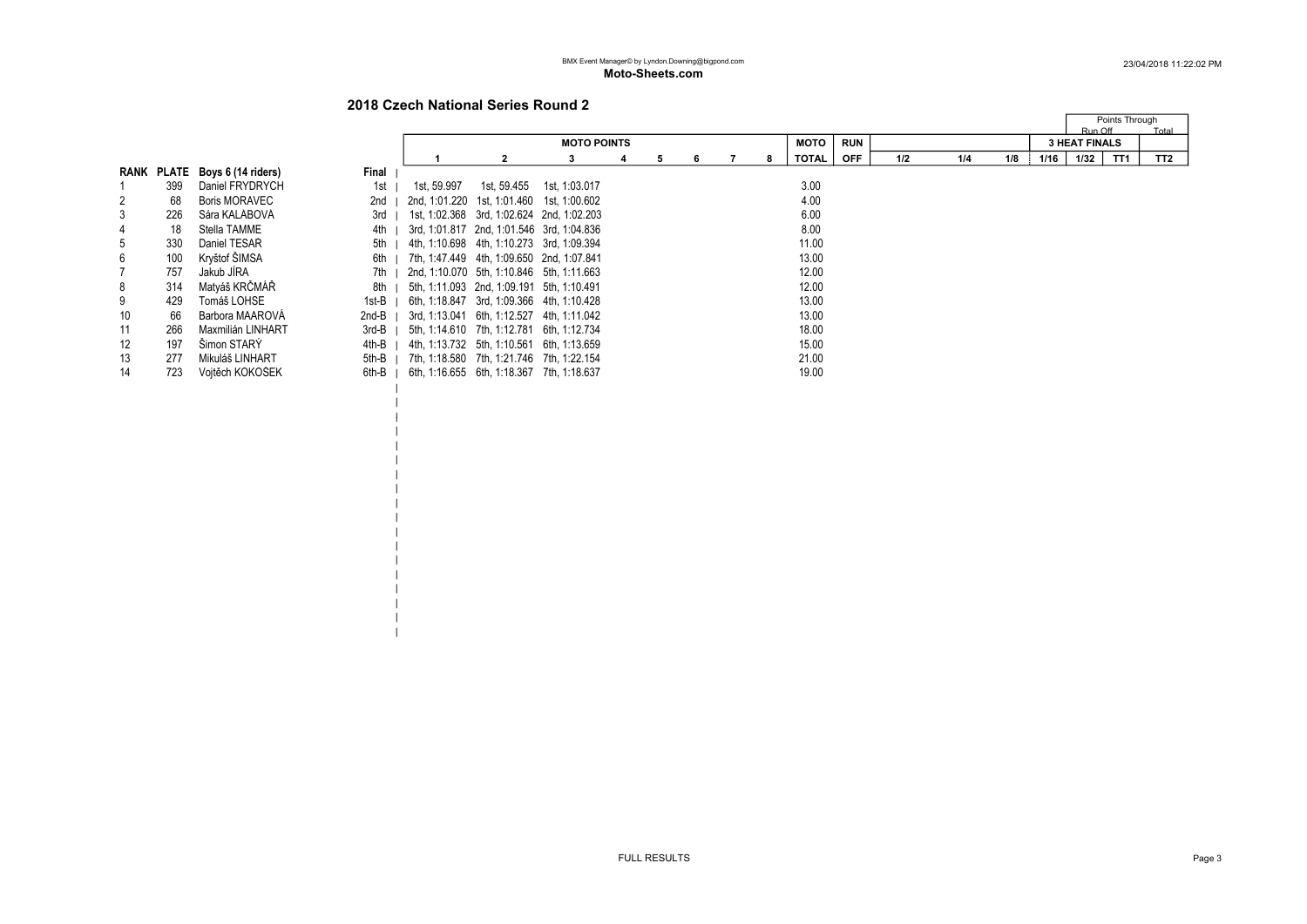# 2018 Czech National Series Round 2

 $\blacksquare$  $\|$ | | |  $\|$ 

|                |            |                    |       |                                           |                                           |                    |   |   |   |   |   |              |            |               |     |     |      | Run Off              | Points Through | Total           |
|----------------|------------|--------------------|-------|-------------------------------------------|-------------------------------------------|--------------------|---|---|---|---|---|--------------|------------|---------------|-----|-----|------|----------------------|----------------|-----------------|
|                |            |                    |       |                                           |                                           | <b>MOTO POINTS</b> |   |   |   |   |   | <b>MOTO</b>  | <b>RUN</b> |               |     |     |      | <b>3 HEAT FINALS</b> |                |                 |
|                |            |                    |       |                                           | 2                                         | 3                  | 4 | 5 | 6 | 7 | 8 | <b>TOTAL</b> | <b>OFF</b> | 1/2           | 1/4 | 1/8 | 1/16 | 1/32                 | TT1            | TT <sub>2</sub> |
|                | RANK PLATE | Boys 7 (20 riders) | Final |                                           |                                           |                    |   |   |   |   |   |              |            |               |     |     |      |                      |                |                 |
|                | 881        | Daren DVOŘÁK       | 1st   | 7th, 1:31.584                             | 1st, 54.764                               | 1st, 53.774        |   |   |   |   |   | 9.00         |            | 1st, 53.385   |     |     |      |                      |                |                 |
| $\overline{2}$ | 203        | Adam PETEREK       | 2nd   | 3rd, 54.751                               | 1st, 56.532                               | 2nd, 55.397        |   |   |   |   |   | 6.00         |            | 2nd, 53.560   |     |     |      |                      |                |                 |
| 3              | 229        | Richard SVOBODA    | 3rd   | 3rd, 57.351                               | 3rd, 57.487                               | 2nd, 57.000        |   |   |   |   |   | 8.00         |            | 4th, 57.702   |     |     |      |                      |                |                 |
| 4              | 67         | Matyáš VRKOČ       | 4th   | 4th, 55.645                               | 1st, 56.084                               | 1st, 56.537        |   |   |   |   |   | 6.00         |            | 1st, 56.323   |     |     |      |                      |                |                 |
| 5              | 84         | Jakub DLOUHY       | 5th   | 6th, 57.454                               | 2nd, 57.745                               | 2nd, 57.001        |   |   |   |   |   | 10.00        |            | 2nd, 56.987   |     |     |      |                      |                |                 |
| 6              | 133        | Lukáš MAREČEK      | 6th   | 1st, 53.699                               | 7th, 1:29.939                             | 1st, 55.454        |   |   |   |   |   | 9.00         |            | 3rd, 54.964   |     |     |      |                      |                |                 |
|                | 710        | Veronika ŽÁČKOVÁ   | 7th   | 1st, 55.484                               | 4th, 58.186                               | 7th. 1:23.810      |   |   |   |   |   | 12.00        |            | 3rd, 57.326   |     |     |      |                      |                |                 |
| 8              | 88         | Štěpánka FREMLOVÁ  | 8th   | 2nd, 54.519                               | 2nd, 56.174                               | 3rd, 56.294        |   |   |   |   |   | 7.00         |            | 4th, 55.094   |     |     |      |                      |                |                 |
| 9              | 265        | Dominik RÁLIŠ      | 1st-B | 2nd, 56.524                               | 3rd, 57.284                               | 6th, 1:14.215      |   |   |   |   |   | 11.00        |            | 6th, 58.121   |     |     |      |                      |                |                 |
| 10             | 261        | Samuel PÁN         | 2nd-B | 5th, 56.436                               | 2nd, 56.769                               | 4th, 56.373        |   |   |   |   |   | 11.00        |            | 5th, 56.088   |     |     |      |                      |                |                 |
| 11             | 274        | František SEIDL    | 3rd-B | 1st, 58.407                               | 4th, 1:00.182 3rd, 1:00.867               |                    |   |   |   |   |   | 8.00         |            | 5th, 58.662   |     |     |      |                      |                |                 |
| 12             | 19         | Tobiáš SVÁTEK      | 4th-B | 5th, 1:02.894                             | 7th, 1:05.125 3rd, 1:01.273               |                    |   |   |   |   |   | 15.00        |            | 8th, 1:04.819 |     |     |      |                      |                |                 |
| 13             | 461        | Tobiáš CAHA        | 5th-B |                                           | 3rd, 1:03.629 5th, 1:02.196 4th, 1:02.523 |                    |   |   |   |   |   | 12.00        |            | 7th, 1:02.287 |     |     |      |                      |                |                 |
| 14             | 58         | Lukáš STRÁNSKÝ     | 6th-B | 4th, 1:04.335 6th, 1:02.729 4th, 1:01.390 |                                           |                    |   |   |   |   |   | 14.00        |            | 7th, 1:03.170 |     |     |      |                      |                |                 |
| 15             | 315        | Robin ORLICKÝ      | 7th-B | 2nd, 1:01.506 3rd, 1:01.255 5th, 1:02.004 |                                           |                    |   |   |   |   |   | 10.00        |            | 6th. 1:01.446 |     |     |      |                      |                |                 |
| 16             | 331        | Jáchym PISKOR      | 8th-B |                                           | 6th, 1:08.179 4th, 1:08.487 5th, 1:05.703 |                    |   |   |   |   |   | 15.00        |            | 8th, 1:31.219 |     |     |      |                      |                |                 |
| 17             | 281        | Alan PĚTIOKÝ       |       |                                           | 4th, 1:00.310 5th, 1:01.857 6th, 1:03.736 |                    |   |   |   |   |   | 15.00        |            |               |     |     |      |                      |                |                 |
| 18             | 108        | Narottam SUK       |       |                                           | 5th, 1:04.508 6th, 1:03.103 5th, 1:01.271 |                    |   |   |   |   |   | 16.00        |            |               |     |     |      |                      |                |                 |
| 19             | 179        | Vilém PISKOŘ       |       |                                           | 7th, 1:10.348 5th, 1:09.252 6th, 1:07.035 |                    |   |   |   |   |   | 18.00        |            |               |     |     |      |                      |                |                 |
| 20             | 513        | Marek ŽVÁČEK       |       |                                           | 6th. 1:04.501 6th. 1:17.303 7th. 1:06.143 |                    |   |   |   |   |   | 19.00        |            |               |     |     |      |                      |                |                 |
|                |            |                    |       |                                           |                                           |                    |   |   |   |   |   |              |            |               |     |     |      |                      |                |                 |
|                |            |                    |       |                                           |                                           |                    |   |   |   |   |   |              |            |               |     |     |      |                      |                |                 |
|                |            |                    |       |                                           |                                           |                    |   |   |   |   |   |              |            |               |     |     |      |                      |                |                 |
|                |            |                    |       |                                           |                                           |                    |   |   |   |   |   |              |            |               |     |     |      |                      |                |                 |
|                |            |                    |       |                                           |                                           |                    |   |   |   |   |   |              |            |               |     |     |      |                      |                |                 |
|                |            |                    |       |                                           |                                           |                    |   |   |   |   |   |              |            |               |     |     |      |                      |                |                 |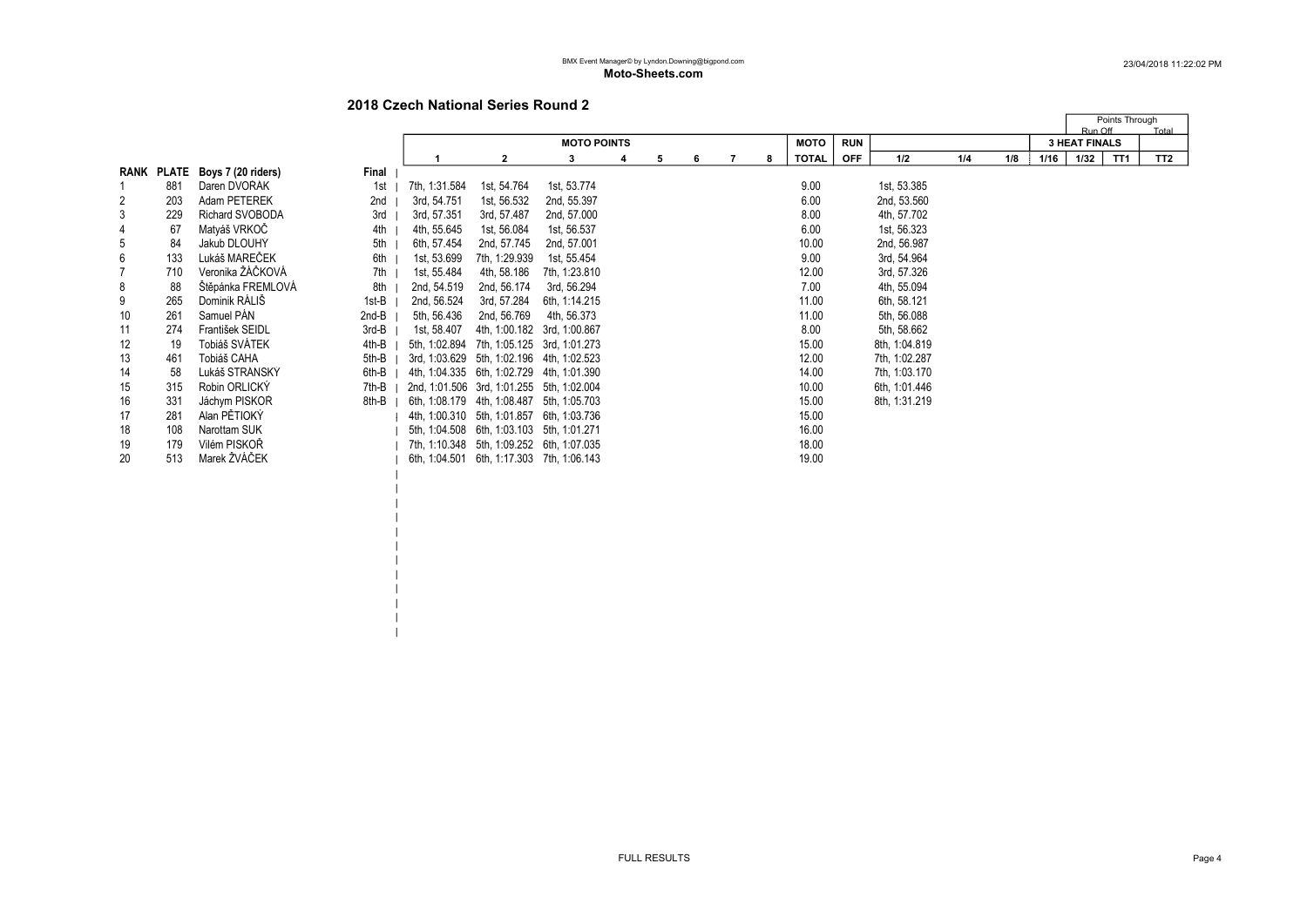# 2018 Czech National Series Round 2

 $\blacksquare$ | | | | | | | | | | | | |

|                |     |                               |       |               |                                           |                    |   |   |   |              |            |               |     |     |      | Points Through<br>Run Off | Total           |  |
|----------------|-----|-------------------------------|-------|---------------|-------------------------------------------|--------------------|---|---|---|--------------|------------|---------------|-----|-----|------|---------------------------|-----------------|--|
|                |     |                               |       |               |                                           | <b>MOTO POINTS</b> |   |   |   | <b>MOTO</b>  | <b>RUN</b> |               |     |     |      | <b>3 HEAT FINALS</b>      |                 |  |
|                |     |                               |       |               | $\mathbf{2}$                              |                    | 5 | 6 | 8 | <b>TOTAL</b> | <b>OFF</b> | 1/2           | 1/4 | 1/8 | 1/16 | TT <sub>1</sub><br>1/32   | TT <sub>2</sub> |  |
|                |     | RANK PLATE Boys 8 (17 riders) | Final |               |                                           |                    |   |   |   |              |            |               |     |     |      |                           |                 |  |
|                | 628 | Jan STRÝČEK                   | 1st   | 1st, 53.373   | 1st, 53.295                               | 1st, 52.730        |   |   |   | 3.00         |            | 1st, 53.909   |     |     |      |                           |                 |  |
| $\overline{2}$ | 514 | Ondřej LUX                    | 2nd   | 2nd, 54.162   | 1st, 54.306                               | 2nd, 53.913        |   |   |   | 5.00         |            | 2nd, 53.910   |     |     |      |                           |                 |  |
| 3              | 276 | Dominik DVOŘÁK                | 3rd   | 1st, 53.565   | 2nd, 54.614                               | 2nd, 55.747        |   |   |   | 5.00         |            | 3rd, 55.667   |     |     |      |                           |                 |  |
| 4              | 333 | Matyáš VANČO                  | 4th   | 3rd, 55.565   | 2nd, 55.708                               | 4th, 56.391        |   |   |   | 9.00         |            | 4th, 55.098   |     |     |      |                           |                 |  |
| 5              | 126 | Tadeáš MATOUŠEK               | 5th   | 3rd, 58.270   | 3rd, 55.739                               | 5th, 57.366        |   |   |   | 11.00        |            | 1st, 53.392   |     |     |      |                           |                 |  |
| 6              | 82  | Radim BOČEK                   | 6th   | 1st, 55.378   | 2nd, 54.530                               | 3rd, 55.384        |   |   |   | 6.00         |            | 2nd, 54.706   |     |     |      |                           |                 |  |
|                | 163 | Ondřej KŘÍŽOVIČ               | 7th   | 2nd. 53.465   | 1st, 53.516                               | 1st. 54.147        |   |   |   | 4.00         |            | 3rd, 53.982   |     |     |      |                           |                 |  |
| 8              | 781 | Tomáš OTEVŘEL                 | 8th   | 4th, 59.990   | 5th, 57.607                               | 1st, 54.783        |   |   |   | 10.00        |            | 4th, 58.034   |     |     |      |                           |                 |  |
| 9              | 316 | Matyáš BUZEK                  | 1st-B | 2nd, 55.407   | 4th, 56.453                               | 2nd, 56.009        |   |   |   | 8.00         |            | 5th, 55.185   |     |     |      |                           |                 |  |
| 10             | 135 | Matyáš ŠTĚPÁNEK               | 2nd-B | 4th, 57.724   | 3rd, 59.013                               | 3rd, 58.716        |   |   |   | 10.00        |            | 8th, 1:33.724 |     |     |      |                           |                 |  |
| 11             | 187 | <b>Richard HONZAK</b>         | 3rd-B | 5th, 58.120   | 3rd, 56.780                               | 6th, 1:02.064      |   |   |   | 14.00        |            | 6th, 57.605   |     |     |      |                           |                 |  |
| 12             | 152 | Patrik TOMAN                  | 4th-B | 6th, 1:00.468 | 4th, 59.635                               | 4th, 59.035        |   |   |   | 14.00        |            | 5th, 1:02.717 |     |     |      |                           |                 |  |
| 13             | 256 | <b>Tobias TRUNDA</b>          | 5th-B | 3rd, 58.990   | 4th, 58.606                               | 3rd. 1:00.327      |   |   |   | 10.00        |            | 7th, 59.100   |     |     |      |                           |                 |  |
| 14             | 542 | Jan LYSEK                     | 6th-B | 4th. 1:03.015 | 5th, 1:04.343 4th, 1:12.596               |                    |   |   |   | 13.00        |            | 7th, 1:05.262 |     |     |      |                           |                 |  |
| 15             | 168 | Václav VÍCHA                  | 7th-B | 5th, 1:03.107 | 6th, 1:04.805 5th, 1:12.714               |                    |   |   |   | 16.00        |            | 6th, 1:04.427 |     |     |      |                           |                 |  |
| $\sim$         | 41  | Matěj SOKOL                   |       |               | 5th, 1:00.347 5th, 1:02.265 5th, 1:02.235 |                    |   |   |   | 15#          |            | <b>DNS</b>    |     |     |      |                           |                 |  |
| 17             | 242 | Kryštof LISZOK                |       | 6th, 1:11.221 | 6th, 1:09.815 6th, 1:07.716               |                    |   |   |   | 18.00        |            |               |     |     |      |                           |                 |  |
|                |     |                               |       |               |                                           |                    |   |   |   |              |            |               |     |     |      |                           |                 |  |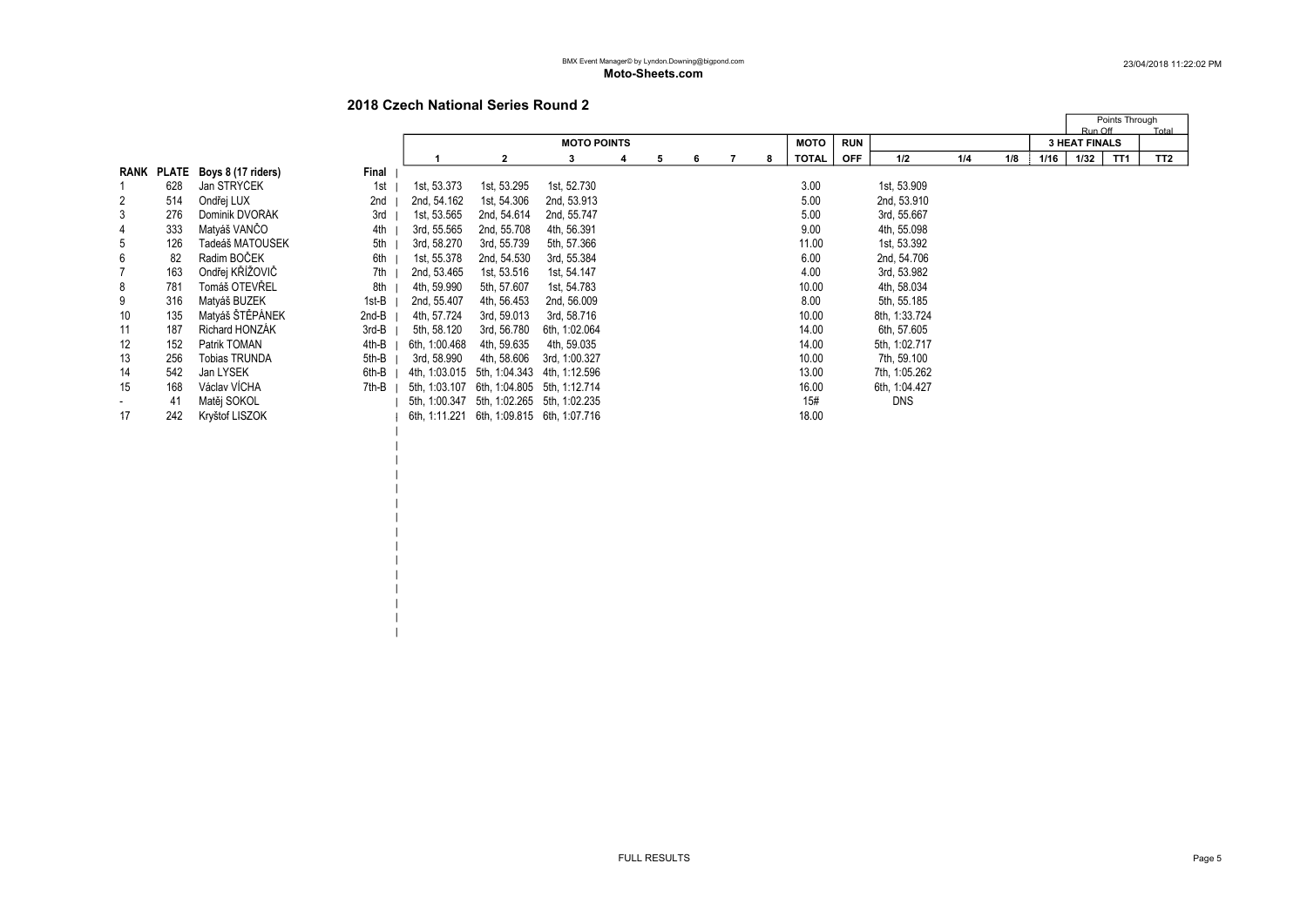# 2018 Czech National Series Round 2

 $\blacksquare$  $\blacksquare$  $\blacksquare$  $\blacksquare$ | | |  $\blacksquare$  $\blacksquare$ |  $\blacksquare$ 

|                          |              |                      |       |               |                             |                    |   |   |   |   |   |              |            |               |     |     |      | Points Through       |                 |
|--------------------------|--------------|----------------------|-------|---------------|-----------------------------|--------------------|---|---|---|---|---|--------------|------------|---------------|-----|-----|------|----------------------|-----------------|
|                          |              |                      |       |               |                             |                    |   |   |   |   |   |              |            |               |     |     |      | Run Off              | Total           |
|                          |              |                      |       |               |                             | <b>MOTO POINTS</b> |   |   |   |   |   | <b>MOTO</b>  | <b>RUN</b> |               |     |     |      | <b>3 HEAT FINALS</b> |                 |
|                          |              |                      |       |               | 2                           | 3                  | 4 | 5 | 6 | 7 | 8 | <b>TOTAL</b> | <b>OFF</b> | 1/2           | 1/4 | 1/8 | 1/16 | 1/32<br>TT1          | TT <sub>2</sub> |
| RANK                     | <b>PLATE</b> | Boys 9 (19 riders)   | Final |               |                             |                    |   |   |   |   |   |              |            |               |     |     |      |                      |                 |
|                          | 989          | Václav NAJSER        | 1st   | 1st, 50.110   | 1st, 50.183                 | 1st, 50.960        |   |   |   |   |   | 3.00         |            | 1st, 50.318   |     |     |      |                      |                 |
| 2                        | 33           | Šimon SVÁTEK         | 2nd   | 1st, 53.365   | 1st, 53.239                 | 2nd, 52.461        |   |   |   |   |   | 4.00         |            | 2nd, 52.035   |     |     |      |                      |                 |
| 3                        | 101          | <b>Tobias BLEIER</b> | 3rd   | 1st, 51.455   | 1st, 51.902                 | 1st, 51.787        |   |   |   |   |   | 3.00         |            | 1st, 51.570   |     |     |      |                      |                 |
| 4                        | 170          | Jan VOTOČEK          | 4th   | 4th, 55.136   | 4th, 53.865                 | 3rd, 54.314        |   |   |   |   |   | 11.00        |            | 4th, 53.239   |     |     |      |                      |                 |
| 5                        | 959          | Voitěch OPRAVIL      | 5th   | 5th, 55.178   | 3rd, 53.459                 | 3rd, 54.225        |   |   |   |   |   | 11.00        |            | 3rd, 52.696   |     |     |      |                      |                 |
| 6                        | 230          | Sebastian ŠÁCHA      | 6th   | 3rd, 53.850   | 5th, 55.010                 | 1st, 53.280        |   |   |   |   |   | 9.00         |            | 2nd, 52.226   |     |     |      |                      |                 |
| $\overline{7}$           | 129          | Vojtěch BEČKA        | 7th   | 2nd, 53.022   | 2nd, 52.757                 | 5th, 1:05.575      |   |   |   |   |   | 9.00         |            | 3rd, 52.920   |     |     |      |                      |                 |
| 8                        | 176          | Oliver PÁN           | 8th   | 4th, 54.664   | 4th, 54.733                 | 3rd, 54.657        |   |   |   |   |   | 11.00        |            | 4th, 54.649   |     |     |      |                      |                 |
| 9                        | 147          | Richard JURÁČEK      | 1st-B | 3rd, 54.208   | 3rd, 53.629                 | 2nd, 54.012        |   |   |   |   |   | 8.00         |            | 5th, 54.378   |     |     |      |                      |                 |
| 10                       | 174          | Martin SPURNÝ        | 2nd-B | 3rd, 54.041   | 2nd, 53.609                 | 4th, 55.514        |   |   |   |   |   | 9.00         |            | 8th, 1:09.922 |     |     |      |                      |                 |
| 11                       | 610          | Šimon PEKAŘ          | 3rd-B | 2nd, 54.174   | 5th, 55.746                 | 4th, 54.867        |   |   |   |   |   | 11.00        |            | 6th, 56.588   |     |     |      |                      |                 |
| 12                       | 175          | Filip GOLD           | 4th-B | 7th, 57.938   | 5th, 56.711                 | 5th, 56.764        |   |   |   |   |   | 17.00        |            | 6th, 55.910   |     |     |      |                      |                 |
| 13                       | 113          | Tomáš UTINEK         | 5th-B | 5th, 55.522   | 3rd, 55.046                 | 4th, 56.804        |   |   |   |   |   | 12.00        |            | 5th, 56.019   |     |     |      |                      |                 |
| 14                       | 790          | Štěpán VLK           | 6th-B | 6th, 56.139   | 4th, 56.481                 | 2nd, 53.806        |   |   |   |   |   | 12.00        |            | 7th, 56.023   |     |     |      |                      |                 |
| 15                       | 259          | Adam ADAMEK          | 7th-B | 4th, 57.117   | 6th, 56.954                 | 5th, 58.725        |   |   |   |   |   | 15.00        |            | 7th, 58.185   |     |     |      |                      |                 |
| $\overline{\phantom{a}}$ | 178          | Andrea HÁJKOVÁ       |       | 2nd, 53.605   | 2nd, 53.134                 | DNF:7              |   |   |   |   |   | 11#          |            | <b>DNS</b>    |     |     |      |                      |                 |
| 17                       | 322          | Tadeáš JÉGL          |       | 5th, 59.976   | 6th, 1:01.838               | 6th, 1:14.209      |   |   |   |   |   | 17.00        |            |               |     |     |      |                      |                 |
| 18                       | 920          | Lukáš LASOTA         |       | 6th, 1:27.522 | 6th, 1:08.353 6th, 1:05.896 |                    |   |   |   |   |   | 18.00        |            |               |     |     |      |                      |                 |
| 19                       | 240          | David JARNOT         |       | 6th, 56.716   | 7th, 58.276                 | 6th, 58.102        |   |   |   |   |   | 19.00        |            |               |     |     |      |                      |                 |
|                          |              |                      |       |               |                             |                    |   |   |   |   |   |              |            |               |     |     |      |                      |                 |
|                          |              |                      |       |               |                             |                    |   |   |   |   |   |              |            |               |     |     |      |                      |                 |
|                          |              |                      |       |               |                             |                    |   |   |   |   |   |              |            |               |     |     |      |                      |                 |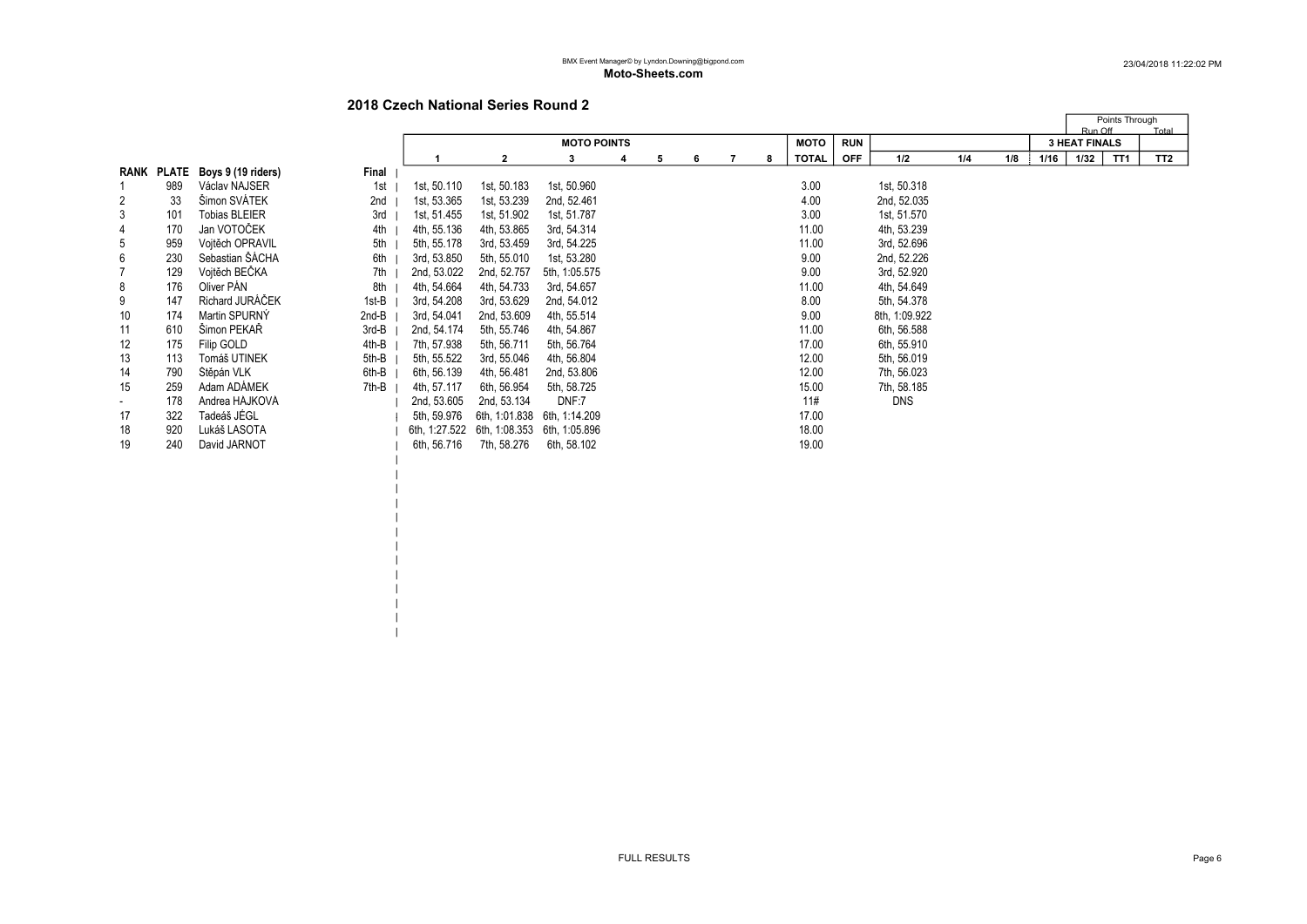|                |     |                                |       |               |                                           |                    |   |   |   |   |   |              |            |               |     |     |      | Run Off              | Points Through  | Total           |
|----------------|-----|--------------------------------|-------|---------------|-------------------------------------------|--------------------|---|---|---|---|---|--------------|------------|---------------|-----|-----|------|----------------------|-----------------|-----------------|
|                |     |                                |       |               |                                           | <b>MOTO POINTS</b> |   |   |   |   |   | <b>MOTO</b>  | <b>RUN</b> |               |     |     |      | <b>3 HEAT FINALS</b> |                 |                 |
|                |     |                                |       | 1             | $\mathbf{2}$                              | 3                  | 4 | 5 | 6 | 7 | 8 | <b>TOTAL</b> | <b>OFF</b> | 1/2           | 1/4 | 1/8 | 1/16 | 1/32                 | TT <sub>1</sub> | TT <sub>2</sub> |
|                |     | RANK PLATE Boys 10 (31 riders) | Final |               |                                           |                    |   |   |   |   |   |              |            |               |     |     |      |                      |                 |                 |
| 1              | 120 | Filip ŠEVČÍK                   | 1st   | 1st, 49.065   | 1st, 48.840                               | 2nd, 50.400        |   |   |   |   |   | 4.00         |            | 1st, 48.322   |     |     |      |                      |                 |                 |
| 2              | 999 | Albert VLČEK                   | 2nd   | 7th, 1:16.476 | 1st, 50.212                               | 1st, 48.176        |   |   |   |   |   | 9.00         |            | 1st, 48.984   |     |     |      |                      |                 |                 |
| 3              | 272 | Jaromír HONZÁK                 | 3rd   | 2nd, 49.987   | 2nd, 51.257                               | 1st, 49.781        |   |   |   |   |   | 5.00         |            | 2nd, 50.217   |     |     |      |                      |                 |                 |
| $\overline{4}$ | 38  | Šimon FRANTA                   | 4th   | 2nd, 51.273   | 2nd, 50.215                               | 3rd, 50.467        |   |   |   |   |   | 7.00         |            | 2nd, 50.908   |     |     |      |                      |                 |                 |
| 5              | 220 | Kryštof KADLEC                 | 5th   | 4th, 52.655   | 3rd, 50.375                               | 1st, 51.873        |   |   |   |   |   | 8.00         |            | 3rd, 51.042   |     |     |      |                      |                 |                 |
| 6              | 10  | Václav SUCHÝ                   | 6th   | 3rd, 52.161   | 3rd, 51.842                               | 1st, 51.898        |   |   |   |   |   | 7.00         |            | 3rd, 54.026   |     |     |      |                      |                 |                 |
| $\overline{7}$ | 913 | Jan KOŽUŠNÍK                   | 7th   | 6th, 53.471   | 1st, 51.051                               | 2nd, 52.931        |   |   |   |   |   | 9.00         |            | 4th, 54.330   |     |     |      |                      |                 |                 |
| 8              | 118 | Jan HERRMAN                    | 8th   | 2nd, 52.150   | 3rd, 53.577                               | 4th, 53.410        |   |   |   |   |   | 9.00         |            | 4th, 51.785   |     |     |      |                      |                 |                 |
| 9              | 414 | Daniel KARÁSEK                 | 1st-B | 1st, 52.028   | 2nd, 52.680                               | 8th, 1:12.832      |   |   |   |   |   | 11.00        |            | 5th, 54.867   |     |     |      |                      |                 |                 |
| 10             | 300 | Jiří HALASEK                   | 2nd-B | 3rd, 52.796   | 6th, 53.978                               | 4th, 52.160        |   |   |   |   |   | 13.00        |            | 8th, 1:07.664 |     |     |      |                      |                 |                 |
| 11             | 198 | Michal KLIMA                   | 3rd-B | 3rd, 53.336   | 5th, 53.491                               | 5th, 53.839        |   |   |   |   |   | 13.00        |            | 6th, 55.997   |     |     |      |                      |                 |                 |
| 12             | 767 | Jiří SUCHÁNEK                  | 4th-B | 2nd, 52.728   | 5th, 53.195                               | 5th, 54.231        |   |   |   |   |   | 12.00        |            | 7th, 55.183   |     |     |      |                      |                 |                 |
| 13             | 363 | Šarlota STAŇOVÁ                | 5th-B | 1st, 51.510   | 4th, 52.071                               | 3rd, 53.763        |   |   |   |   |   | 8.00         |            | 5th, 52.355   |     |     |      |                      |                 |                 |
| 14             | 99  | Jakub ŠKUTINA                  | 6th-B | 3rd, 51.497   | 4th, 52.856                               | 2nd, 53.147        |   |   |   |   |   | 9.00         |            | 6th, 52.772   |     |     |      |                      |                 |                 |
| 15             | 255 | Denis ŽERAVA                   | 7th-B | 5th, 52.855   | 2nd, 51.180                               | 3rd, 50.854        |   |   |   |   |   | 10.00        |            | 7th, 1:04.996 |     |     |      |                      |                 |                 |
| 16             | 42  | Marek ŘÍHA                     | 8th-B | 1st, 49.990   | 1st, 49.086                               | 2nd, 49.702        |   |   |   |   |   | 4.00         |            | 8th, 1:08.807 |     |     |      |                      |                 |                 |
| 17             | 902 | Matěj PROCHÁZKA                |       | 4th, 53.911   | 3rd, 52.939                               | 6th, 55.077        |   |   |   |   |   | 13.00        |            |               |     |     |      |                      |                 |                 |
| 18             | 787 | Jan Dalibor AXMANN             |       | 4th, 53.369   | 5th, 53.634                               | 5th, 55.470        |   |   |   |   |   | 14.00        |            |               |     |     |      |                      |                 |                 |
| 19             | 270 | Vít NOVOTNÝ                    |       | 4th, 53.541   | 4th, 54.104                               | 6th, 55.582        |   |   |   |   |   | 14.00        |            |               |     |     |      |                      |                 |                 |
| 20             | 86  | Martin HOLZBACH                |       | 7th, 54.389   | 5th, 54.693                               | 3rd, 53.505        |   |   |   |   |   | 15.00        |            |               |     |     |      |                      |                 |                 |
| 21             | 505 | Lukáš PASTOREK                 |       | 8th, 1:18.922 | 4th, 53.012                               | 4th, 54.605        |   |   |   |   |   | 16.00        |            |               |     |     |      |                      |                 |                 |
| 22             | 94  | Dominik FLAISIG                |       | 5th, 55.188   | 8th, 55.299                               | 5th, 55.806        |   |   |   |   |   | 18.00        |            |               |     |     |      |                      |                 |                 |
| 23             | 159 | Tadeáš TAKÁCS                  |       | 5th, 55.246   | 7th, 54.671                               | 6th, 56.378        |   |   |   |   |   | 18.00        |            |               |     |     |      |                      |                 |                 |
| 24             | 194 | Přemysl GEBEL                  |       | 5th, 55.016   | 6th, 54.723                               | 7th, 56.654        |   |   |   |   |   | 18.00        |            |               |     |     |      |                      |                 |                 |
| 25             | 188 | Ondřej KLÍMA                   |       | 6th, 56.208   | 7th, 58.148                               | 6th, 55.734        |   |   |   |   |   | 19.00        |            |               |     |     |      |                      |                 |                 |
| 26             | 110 | Matěj JAROŠ                    |       | 6th, 1:00.133 | 6th, 56.303                               | 7th, 57.149        |   |   |   |   |   | 19.00        |            |               |     |     |      |                      |                 |                 |
| 27             | 122 | Vojtěch ŠICHOR                 |       | 8th, 57.956   | 8th, 1:08.636                             | 4th, 55.306        |   |   |   |   |   | 20.00        |            |               |     |     |      |                      |                 |                 |
| 28             | 112 | Matěj ŽVÁČEK                   |       | 6th, 56.031   | 6th, 56.641                               | 8th, 59.927        |   |   |   |   |   | 20.00        |            |               |     |     |      |                      |                 |                 |
| 29             | 124 | František ŠVÁB                 |       | 7th, 57.853   | 7th, 58.327                               | 7th, 59.345        |   |   |   |   |   | 21.00        |            |               |     |     |      |                      |                 |                 |
| 30             | 262 | Šimon GURÁŠ                    |       |               | 7th, 1:03.170 8th, 1:00.573 7th, 1:02.211 |                    |   |   |   |   |   | 22.00        |            |               |     |     |      |                      |                 |                 |
| 31             | 3   | <b>Filip DURA</b>              |       |               | 8th, 1:04.877 7th, 1:03.942 8th, 1:03.982 |                    |   |   |   |   |   | 23.00        |            |               |     |     |      |                      |                 |                 |
|                |     |                                |       |               |                                           |                    |   |   |   |   |   |              |            |               |     |     |      |                      |                 |                 |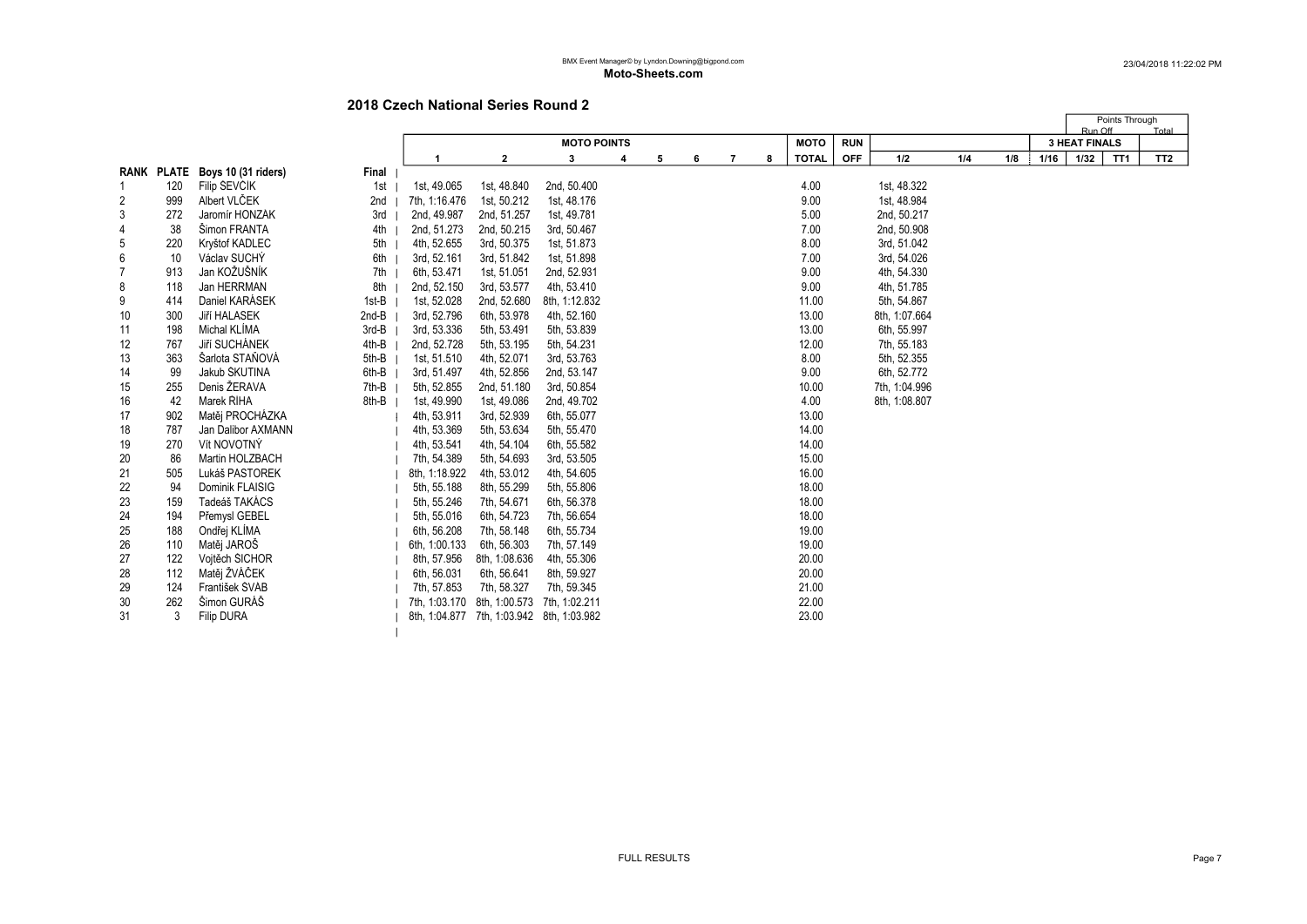|                |     |                                   |         |             |               |                    |   |   |   |                |   |              |            |             |                         |     |      |                                 | Points Through  |                 |
|----------------|-----|-----------------------------------|---------|-------------|---------------|--------------------|---|---|---|----------------|---|--------------|------------|-------------|-------------------------|-----|------|---------------------------------|-----------------|-----------------|
|                |     |                                   |         |             |               | <b>MOTO POINTS</b> |   |   |   |                |   | <b>MOTO</b>  | <b>RUN</b> |             |                         |     |      | Run Off<br><b>3 HEAT FINALS</b> |                 | Total           |
|                |     |                                   |         |             | $\mathbf{2}$  | 3                  | 4 | 5 | 6 | $\overline{7}$ | 8 | <b>TOTAL</b> | <b>OFF</b> | 1/2         | 1/4                     | 1/8 | 1/16 | 1/32                            | TT <sub>1</sub> | TT <sub>2</sub> |
|                |     | RANK PLATE Boys 11/12 (47 riders) | Final   |             |               |                    |   |   |   |                |   |              |            |             |                         |     |      |                                 |                 |                 |
|                | 22  | Jakub CIDLINSKÝ                   | 1st     | 1st, 44.858 | 1st, 43.625   | 1st, 44.551        |   |   |   |                |   | 3.00         |            |             | 1st, 43.217 1st, 45.219 |     |      |                                 |                 |                 |
| 2              | 11  | <b>Viktor CHUDOBA</b>             | 2nd     | 2nd, 45.258 | 1st, 45.086   | 1st, 44.915        |   |   |   |                |   | 4.00         |            | 3rd, 44.776 | 1st, 47.956             |     |      |                                 |                 |                 |
| 3              | 65  | Martin HUF                        | 3rd     | 1st, 44.862 | 1st, 46.531   | 2nd, 45.479        |   |   |   |                |   | 4.00         |            | 2nd, 44.481 | 2nd, 46.589             |     |      |                                 |                 |                 |
| 4              | 554 | Lukáš KADLEC                      | 4th     | 2nd, 44.805 | 2nd, 47.229   | 1st, 45.291        |   |   |   |                |   | 5.00         |            | 1st, 44.237 | 1st, 45.273             |     |      |                                 |                 |                 |
| 5              | 209 | Adam QUARDA                       | 5th     | 3rd, 48.236 | 1st, 47.542   | 1st, 46.664        |   |   |   |                |   | 5.00         |            | 4th, 46.910 | 2nd, 48.729             |     |      |                                 |                 |                 |
| 6              | 125 | Jakub KLEMENT                     | 6th     | 1st, 45.721 | 1st, 46.498   | 2nd, 45.751        |   |   |   |                |   | 4.00         |            |             | 2nd, 44.748 1st, 47.300 |     |      |                                 |                 |                 |
| $\overline{7}$ | 210 | Sabina KOŠÁRKOVÁ                  | 7th     | 3rd, 46.385 | 1st, 47.364   | 2nd, 47.570        |   |   |   |                |   | 6.00         |            |             | 3rd, 45.943 2nd, 47.737 |     |      |                                 |                 |                 |
| 8              | 233 | Vít STLOUKAL                      | 8th     | 4th, 46.478 | 4th, 49.069   | 3rd, 46.735        |   |   |   |                |   | 11.00        |            | 4th, 44.990 | 3rd, 47.863             |     |      |                                 |                 |                 |
| 9              | 98  | Jachym VANEK                      | 1st-B   | 2nd, 48.076 | 2nd, 47.236   | 2nd, 48.285        |   |   |   |                |   | 6.00         |            | 6th, 48.147 | 4th, 50.015             |     |      |                                 |                 |                 |
| 10             | 411 | Vít GRUNTORÁD                     | $2nd-B$ | 1st, 49.276 | 3rd, 48.794   | 2nd, 48.982        |   |   |   |                |   | 6.00         |            | 7th, 50.881 | 3rd, 49.637             |     |      |                                 |                 |                 |
| 11             | 151 | Tomáš VRTÍLEK                     | 3rd-B   | 1st, 48.999 | 3rd, 47.749   | 4th, 48.718        |   |   |   |                |   | 8.00         |            | 5th, 48.106 | 3rd, 49.315             |     |      |                                 |                 |                 |
| 12             | 297 | Jakub TOPINKA                     | 4th-B   | 2nd, 48.235 | 2nd, 48.550   | 1st, 47.640        |   |   |   |                |   | 5.00         |            |             | 5th, 47.434 2nd, 49.416 |     |      |                                 |                 |                 |
| 13             | 34  | Petr HEŘMAN                       | 5th-B   | 5th, 48.258 | 4th, 49.710   | 3rd, 49.623        |   |   |   |                |   | 12.00        |            | 8th, 50.118 | 4th, 50.082             |     |      |                                 |                 |                 |
| 14             | 165 | David MATĚJÍK                     | 6th-B   | 5th, 51.978 | 3rd, 49.340   | 5th, 49.477        |   |   |   |                |   | 13.00        |            | 7th, 49.300 | 3rd, 49.044             |     |      |                                 |                 |                 |
| 15             | 257 | David ADÁMEK                      | 7th-B   | 4th, 49.444 | 2nd, 48.933   | 3rd, 50.361        |   |   |   |                |   | 9.00         |            | 6th, 49.723 | 4th, 49.779             |     |      |                                 |                 |                 |
| 16             | 413 | Marek NOVÁČEK                     | 8th-B   | 5th, 50.477 | 2nd, 50.495   | 3rd, 50.347        |   |   |   |                |   | 10.00        |            | 8th, 52.788 | 4th, 50.479             |     |      |                                 |                 |                 |
| 17             | 127 | Lukáš LÁTKA                       |         | 3rd, 49.106 | 5th, 50.229   | 1st, 49.613        |   |   |   |                |   | 9.00         |            |             | 5th, 50.171             |     |      |                                 |                 |                 |
| 18             | 251 | Antonio ŽUFFA                     |         | 3rd, 50.212 | 5th, 51.459   | 4th, 51.102        |   |   |   |                |   | 12.00        |            |             | 5th, 51.644             |     |      |                                 |                 |                 |
| 19             | 918 | Jan KRACÍK                        |         | 4th, 50.023 | 5th, 49.228   | 5th, 50.549        |   |   |   |                |   | 14.00        |            |             | 5th, 51.573             |     |      |                                 |                 |                 |
| 20             | 713 | Štěpán JURČA                      |         | 6th, 52.321 | 6th, 51.507   | 5th, 51.442        |   |   |   |                |   | 17.00        |            |             | 5th, 53.159             |     |      |                                 |                 |                 |
| 21             | 231 | Štěpán BACHORÍK                   |         | 5th, 51.303 | 3rd, 50.208   | 3rd, 51.365        |   |   |   |                |   | 11.00        |            |             | 6th, 53.139             |     |      |                                 |                 |                 |
| 22             | 669 | Adam MAROŠI                       |         | 4th, 50.890 | 4th, 50.754   | 4th, 50.737        |   |   |   |                |   | 12.00        |            |             | 6th, 53.166             |     |      |                                 |                 |                 |
| 23             | 445 | Alan SVOBODA                      |         | 3rd, 51.345 | 6th, 1:13.573 | 4th, 50.853        |   |   |   |                |   | 13.00        |            |             | 6th, 53.516             |     |      |                                 |                 |                 |
| 24             | 114 | Kristýna UTINKOVÁ                 |         | 6th, 49.779 | 5th, 51.422   | 5th, 51.460        |   |   |   |                |   | 16.00        |            |             | 6th, 51.967             |     |      |                                 |                 |                 |
| 25             | 23  | Matyáš PINKAS                     |         | 2nd, 50.144 | 4th, 50.071   | 4th, 49.670        |   |   |   |                |   | 10.00        |            |             | 7th, 57.744             |     |      |                                 |                 |                 |
| 26             | 35  | Ondřej POPELA                     |         | 7th, 51.527 | 4th, 51.785   | 2nd, 51.178        |   |   |   |                |   | 13.00        |            |             | 7th, 54.107             |     |      |                                 |                 |                 |
| 27             | 707 | Eliška PROCHÁZKOVÁ                |         | 6th, 51.673 | 3rd, 50.784   | 6th, 50.852        |   |   |   |                |   | 15.00        |            |             | 7th, 52.336             |     |      |                                 |                 |                 |
| 28             | 131 | Matyáš KUKLA                      |         | 3rd, 51.601 | 4th, 50.402   | 8th, 52.030        |   |   |   |                |   | 15.00        |            |             | 7th, 53.898             |     |      |                                 |                 |                 |
| 29             | 91  | Antonín HADRAVA                   |         | 2nd, 50.112 | 3rd, 49.183   | 3rd, 50.099        |   |   |   |                |   | 8.00         |            |             | 8th, 52.404             |     |      |                                 |                 |                 |
| 30             | 14  | Jan HOLZBACH                      |         | 4th, 51.806 | 5th, 1:08.889 | 6th, 53.205        |   |   |   |                |   | 15.00        |            |             | 8th, 55.914             |     |      |                                 |                 |                 |
|                | 50  | Michal HRAZDÍRA                   |         | 1st, 43.859 | 2nd, 43.628   | 7th, 1:52.422      |   |   |   |                |   | 10#          |            |             | <b>DNS</b>              |     |      |                                 |                 |                 |
|                |     | (cont.)                           |         |             |               |                    |   |   |   |                |   |              |            |             |                         |     |      |                                 |                 |                 |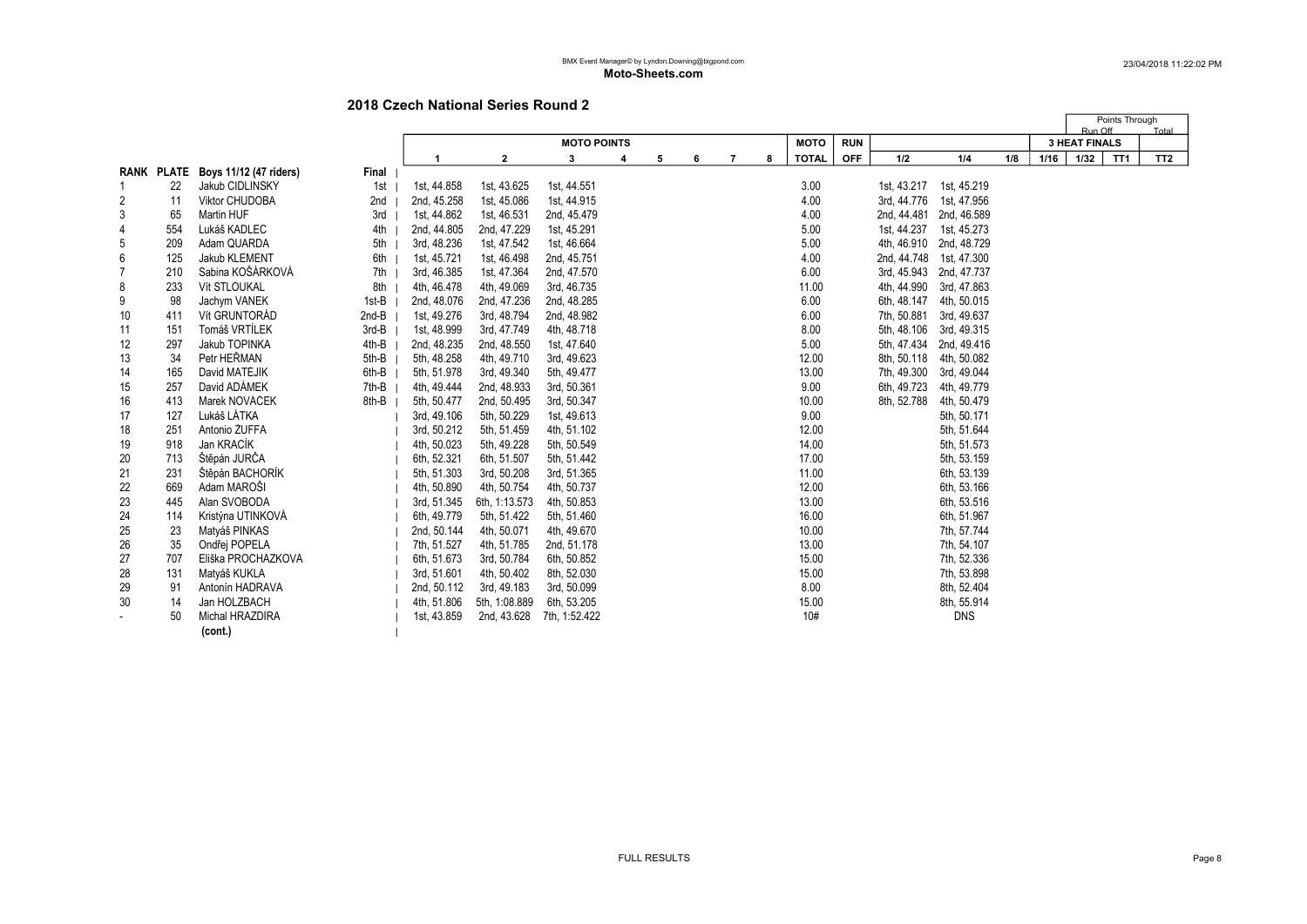# 2018 Czech National Series Round 2

|  $\blacksquare$ | | | | | | | | | | | | |

|    |                   |                       |               |               |                    |    |   |   |             |            |     |            |     |      | Run Off              | Points Through  | Total           |
|----|-------------------|-----------------------|---------------|---------------|--------------------|----|---|---|-------------|------------|-----|------------|-----|------|----------------------|-----------------|-----------------|
|    |                   |                       |               |               | <b>MOTO POINTS</b> |    |   |   | <b>MOTO</b> | <b>RUN</b> |     |            |     |      | <b>3 HEAT FINALS</b> |                 |                 |
|    |                   |                       |               | $\mathbf{2}$  | 3                  | 5. | 6 | 8 | TOTAL       | <b>OFF</b> | 1/2 | 1/4        | 1/8 | 1/16 | 1/32                 | TT <sub>1</sub> | TT <sub>2</sub> |
|    |                   | Boys 11/12 (cont.)    |               |               |                    |    |   |   |             |            |     |            |     |      |                      |                 |                 |
|    | 61                | Jakub SOKOL           | 6th, 53.079   | 7th, 52.323   | 4th, 51.949        |    |   |   | 17#         |            |     | <b>DNS</b> |     |      |                      |                 |                 |
| 33 | 477               | David BALAK           | 5th, 50.677   | 5th, 51.428   | 7th, 51.159        |    |   |   | 17.00       |            |     |            |     |      |                      |                 |                 |
| 34 | $12 \overline{ }$ | Erik NOVOTNÝ          | 7th, 52.048   | 6th, 51.523   | 5th, 51.445        |    |   |   | 18.00       |            |     |            |     |      |                      |                 |                 |
| 35 | 97                | Jáchym ČERNÝ          | 7th, 52.452   | 6th, 53.255   | 5th, 52.790        |    |   |   | 18.00       |            |     |            |     |      |                      |                 |                 |
| 36 | 70                | Marek BUDNAK          | 5th, 51.498   | 7th, 2:00.047 | 6th, 49.938        |    |   |   | 18.00       |            |     |            |     |      |                      |                 |                 |
| 37 | 204               | <b>Robin PETEREK</b>  | 4th, 51.414   | 7th, 52.311   | 7th, 53.329        |    |   |   | 18.00       |            |     |            |     |      |                      |                 |                 |
| 38 | 32                | Vít MÁDR              | 8th, 52.830   | 6th, 52.121   | 6th, 51.765        |    |   |   | 20.00       |            |     |            |     |      |                      |                 |                 |
| 39 | 195               | Kristýna HAVLÍČKOVÁ   | 6th, 52.213   | 8th, 53.017   | 6th, 52.107        |    |   |   | 20.00       |            |     |            |     |      |                      |                 |                 |
| 40 | 95                | Adam VARVAŽOVSKÝ      | 8th, 1:00.669 | 6th, 50.398   | 7th, 51.620        |    |   |   | 21.00       |            |     |            |     |      |                      |                 |                 |
| 41 | 208               | Tomáš BUDZEL          | 7th, 53.669   | 7th, 53.645   | 7th, 52.932        |    |   |   | 21.00       |            |     |            |     |      |                      |                 |                 |
| 42 | 688               | Michal POKORNÝ        | 8th, 55.192   | 8th, 54.308   | 6th, 55.632        |    |   |   | 22.00       |            |     |            |     |      |                      |                 |                 |
| 43 | 247               | Matěj PSOTA           | 8th, 53.459   | 7th, 54.209   | 7th, 54.700        |    |   |   | 22.00       |            |     |            |     |      |                      |                 |                 |
| 44 | 501               | Jan BALCÁREK          | 6th, 53.148   | 8th, 54.097   | 8th, 55.455        |    |   |   | 22.00       |            |     |            |     |      |                      |                 |                 |
| 45 | 656               | Jiří KNAP             | 8th, 51.834   | 7th, 53.032   | 8th, 53.952        |    |   |   | 23.00       |            |     |            |     |      |                      |                 |                 |
| 46 | 899               | <b>Vít CHRISTMANN</b> | 7th, 53.723   | 8th, 55.320   | 8th, 53.465        |    |   |   | 23.00       |            |     |            |     |      |                      |                 |                 |
| 47 | 558               | Alžběta WESTOVÁ       | 7th, 52.617   | 8th, 54.953   | 8th, 54.638        |    |   |   | 23.00       |            |     |            |     |      |                      |                 |                 |
|    |                   |                       |               |               |                    |    |   |   |             |            |     |            |     |      |                      |                 |                 |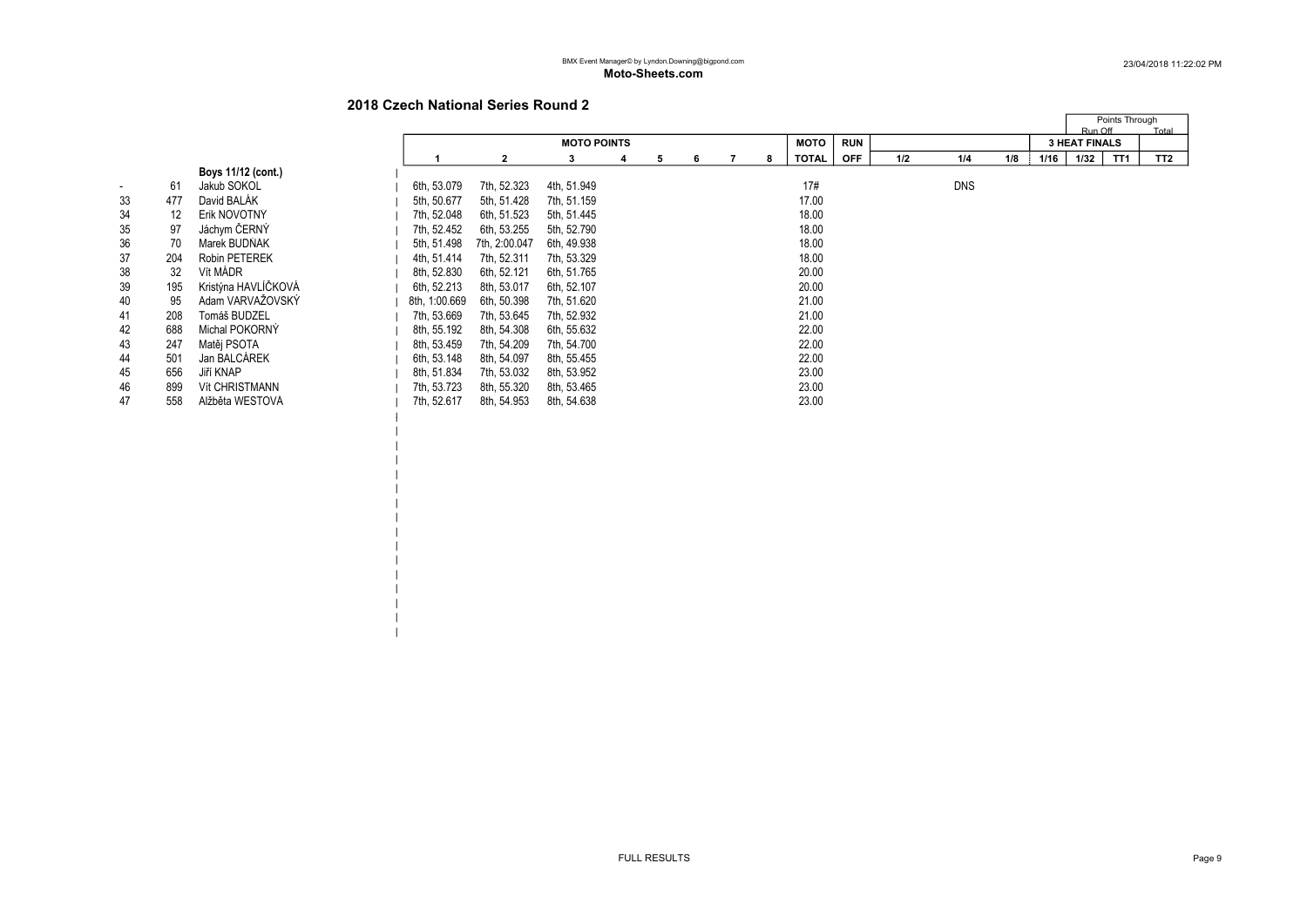$\blacksquare$  $\blacksquare$  $\|$  $\|$  $\frac{1}{2}$  $\|$  $\|$ 

|                |     |                                   |       |             |                |                    |   |   |   |   |   |              |            |               |     |     |      | Run Off              | Points Through | Total           |
|----------------|-----|-----------------------------------|-------|-------------|----------------|--------------------|---|---|---|---|---|--------------|------------|---------------|-----|-----|------|----------------------|----------------|-----------------|
|                |     |                                   |       |             |                | <b>MOTO POINTS</b> |   |   |   |   |   | <b>MOTO</b>  | <b>RUN</b> |               |     |     |      | <b>3 HEAT FINALS</b> |                |                 |
|                |     |                                   |       |             | $\overline{2}$ | 3                  | 4 | 5 | 6 | 7 | 8 | <b>TOTAL</b> | <b>OFF</b> | 1/2           | 1/4 | 1/8 | 1/16 | 1/32                 | TT1            | TT <sub>2</sub> |
|                |     | RANK PLATE Boys 13/14 (24 riders) | Final |             |                |                    |   |   |   |   |   |              |            |               |     |     |      |                      |                |                 |
|                | 102 | Jakub HAJEK                       | 1st   | 1st, 43.303 | 1st, 41.579    | 1st, 41.900        |   |   |   |   |   | 3.00         |            | 1st, 41.720   |     |     |      |                      |                |                 |
| 2              | 254 | Martin KRAMÁŘ                     | 2nd   | 1st, 42.328 | 2nd, 42.593    | 3rd, 43.797        |   |   |   |   |   | 6.00         |            | 3rd, 43.083   |     |     |      |                      |                |                 |
| 3              | 45  | Matěj ŠOUPAL                      | 3rd   | 7th, 47.970 | 3rd, 43.165    | 1st, 41.979        |   |   |   |   |   | 11.00        |            | 2nd, 41.722   |     |     |      |                      |                |                 |
| 4              | 30  | Jakub VESECKY                     | 4th   | 3rd, 44.489 | 4th, 45.481    | 8th, 1:13.339      |   |   |   |   |   | 15.00        |            | 4th, 45.638   |     |     |      |                      |                |                 |
| 5              | 196 | Marek NEUŽIL                      | 5th   | 2nd, 42.053 | 1st, 41.765    | 2nd, 42.414        |   |   |   |   |   | 5.00         |            | 2nd, 41.973   |     |     |      |                      |                |                 |
| 6              | 313 | Marek JURAK                       | 6th   | 5th, 47.063 | 2nd, 43.246    | 2nd, 43.023        |   |   |   |   |   | 9.00         |            | 3rd, 42.718   |     |     |      |                      |                |                 |
| $\overline{7}$ | 90  | Lukáš VESECKÝ                     | 7th   | 3rd, 45.996 | 1st, 42.360    | 2nd, 42.946        |   |   |   |   |   | 6.00         |            | 4th, 43.263   |     |     |      |                      |                |                 |
| 8              | 117 | Jonáš MIKSA                       | DNF   | 1st, 41.885 | 2nd, 42.103    | 1st, 42.436        |   |   |   |   |   | 4.00         |            | 1st, 41.121   |     |     |      |                      |                |                 |
| 9              | 289 | <b>Martin MALKUS</b>              | 1st-B | 5th, 45.436 | 4th, 43.467    | 4th, 44.299        |   |   |   |   |   | 13.00        |            | 5th, 44.438   |     |     |      |                      |                |                 |
| 10             | 273 | Jan SEIDL                         | 2nd-B | 2nd, 43.381 | 3rd, 42.664    | 3rd, 43.411        |   |   |   |   |   | 8.00         |            | 8th, 1:10.924 |     |     |      |                      |                |                 |
| 11             | 545 | Antonín VYROUBAL                  | 3rd-B | 4th, 44.734 | 3rd, 45.157    | 3rd, 45.120        |   |   |   |   |   | 10.00        |            | 8th, 1:04.533 |     |     |      |                      |                |                 |
| 12             | 123 | Matěj BÁRTA                       | 4th-B | 2nd, 44.970 | 5th, 45.278    | 4th, 44.449        |   |   |   |   |   | 11.00        |            | 5th, 46.344   |     |     |      |                      |                |                 |
| 13             | 228 | Michaela WANTULOKOVÁ              | 5th-B | 7th, 47.624 | 5th, 47.055    | 4th, 45.757        |   |   |   |   |   | 16.00        |            | 7th, 49.112   |     |     |      |                      |                |                 |
| 14             | 305 | Milan RADA                        | 6th-B | 4th, 46.794 | 6th, 45.725    | 5th, 45.151        |   |   |   |   |   | 15.00        |            | 6th, 46.481   |     |     |      |                      |                |                 |
| 15             | 17  | Vilém SOKOL                       | 7th-B | 3rd. 45.464 | 4th, 46.137    | 5th, 46.848        |   |   |   |   |   | 12.00        |            | 7th, 47.268   |     |     |      |                      |                |                 |
| 16             | 868 | Martin VAŘEKA                     | 8th-B | 4th, 46.449 | 6th, 47.648    | 5th, 46.547        |   |   |   |   |   | 15.00        |            | 6th, 46.908   |     |     |      |                      |                |                 |
| 17             | 271 | Pavel VYROUBAL                    |       | 6th, 46.548 | 5th, 46.287    | 6th, 46.565        |   |   |   |   |   | 17.00        |            |               |     |     |      |                      |                |                 |
| 18             | 291 | Adam RAUFER                       |       | 6th, 47.189 | 7th, 46.489    | 6th, 47.768        |   |   |   |   |   | 19.00        |            |               |     |     |      |                      |                |                 |
| 19             | 910 | Matěj BUKVA                       |       | 5th, 46.988 | 6th, 48.757    | 8th, 48.170        |   |   |   |   |   | 19.00        |            |               |     |     |      |                      |                |                 |
| 20             | 20  | Martin ŘÍHA                       |       | 6th, 47.094 | 7th, 48.042    | 7th, 46.720        |   |   |   |   |   | 20.00        |            |               |     |     |      |                      |                |                 |
| 21             | 321 | Jan ŠIMEK                         |       | 8th, 51.288 | 8th, 50.864    | 6th, 50.408        |   |   |   |   |   | 22.00        |            |               |     |     |      |                      |                |                 |
| 22             | 564 | Matěj KOZUBÍK                     |       | 7th, 49.539 | 8th, 48.508    | 7th, 48.052        |   |   |   |   |   | 22.00        |            |               |     |     |      |                      |                |                 |
| 23             | 73  | Vojtěch BENES                     |       | 8th, 51.664 | 8th, 52.433    | 7th, 52.705        |   |   |   |   |   | 23.00        |            |               |     |     |      |                      |                |                 |
| 24             | 149 | David KOŘÍNEK                     |       | 8th, 48.178 | 7th, 49.207    | 8th, 49.496        |   |   |   |   |   | 23.00        |            |               |     |     |      |                      |                |                 |
|                |     |                                   |       |             |                |                    |   |   |   |   |   |              |            |               |     |     |      |                      |                |                 |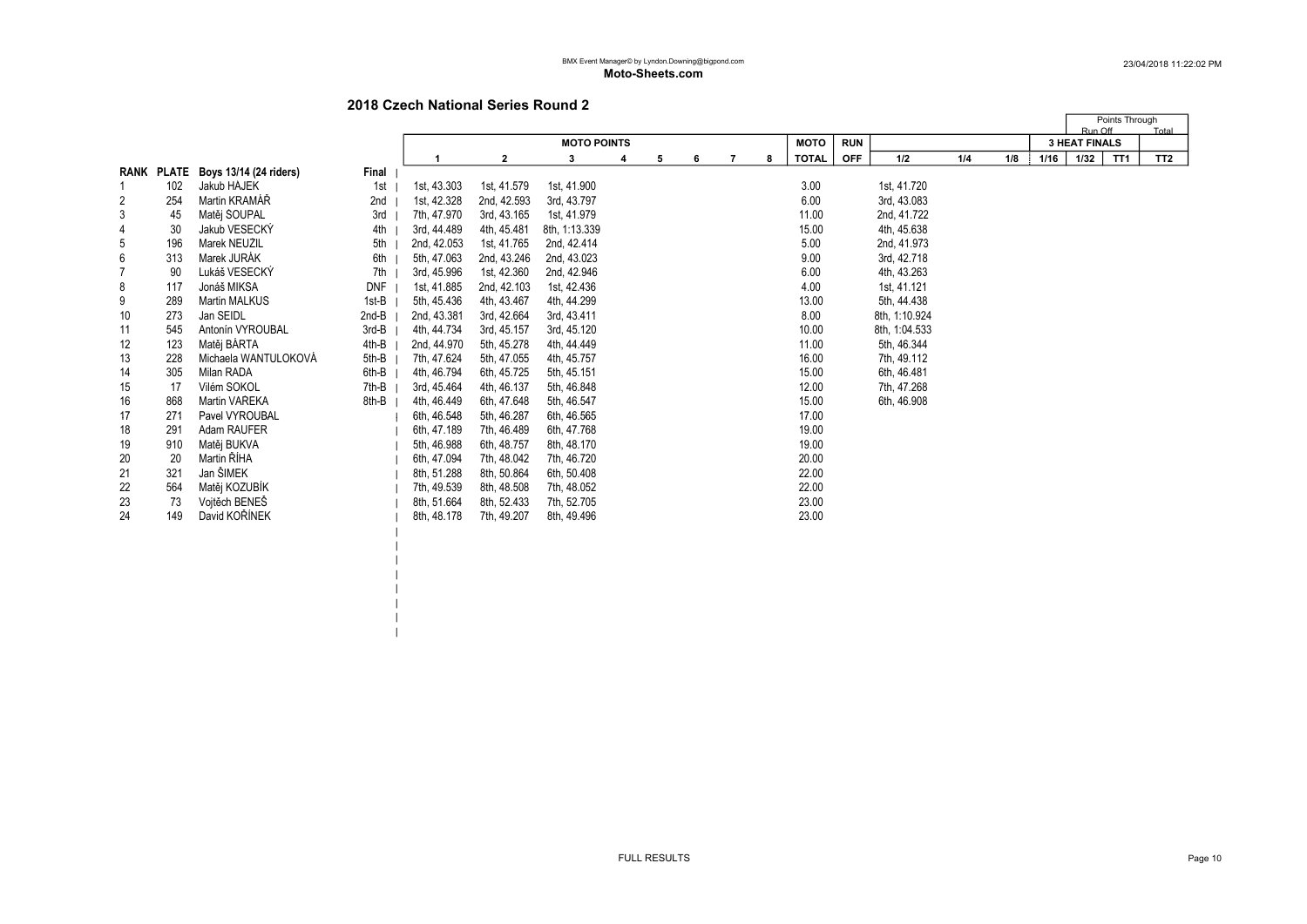$\blacksquare$ | | | | | | | | | | | | |

|    |            |                        |       |             |             |                    |   |   |   |   |              |            |             |     |     |      | Points Through<br>Run Off | Total           |
|----|------------|------------------------|-------|-------------|-------------|--------------------|---|---|---|---|--------------|------------|-------------|-----|-----|------|---------------------------|-----------------|
|    |            |                        |       |             |             | <b>MOTO POINTS</b> |   |   |   |   | <b>MOTO</b>  | <b>RUN</b> |             |     |     |      | <b>3 HEAT FINALS</b>      |                 |
|    |            |                        |       |             |             | 3                  | 4 | 5 | 6 | 8 | <b>TOTAL</b> | <b>OFF</b> | 1/2         | 1/4 | 1/8 | 1/16 | 1/32<br>TT1               | TT <sub>2</sub> |
|    | RANK PLATE | Boys 15/16 (17 riders) | Final |             |             |                    |   |   |   |   |              |            |             |     |     |      |                           |                 |
|    | 93         | Matěj FABISZ           | 1st   | 1st, 39.691 | 1st, 38.389 | 1st, 38.445        |   |   |   |   | 3.00         |            | 2nd, 39.323 |     |     |      |                           |                 |
| 2  | 666        | Lukáš KUNČAR           | 2nd   | 1st, 39.729 | 2nd, 38.713 | 2nd, 39.288        |   |   |   |   | 5.00         |            | 1st, 38.960 |     |     |      |                           |                 |
| 3  | 711        | Radek HŘEBÍČEK         | 3rd   | 1st, 39.910 | 3rd, 39.387 | 1st, 39.609        |   |   |   |   | 5.00         |            | 2nd, 39.993 |     |     |      |                           |                 |
| 4  | 223        | Radek VLČEK            | 4th   | 3rd, 40.934 | 1st, 40.606 | 2nd, 40.118        |   |   |   |   | 6.00         |            | 4th, 40.746 |     |     |      |                           |                 |
| 5  | 232        | Matěj LINHART          | 5th   | 2nd, 39.968 | 1st, 40.400 | 1st, 39.575        |   |   |   |   | 4.00         |            | 1st, 39.955 |     |     |      |                           |                 |
| 6  | 54         | Tomáš VESECKÝ          | 6th   | 4th, 41.507 | 3rd, 41.634 | 4th, 42.438        |   |   |   |   | 11.00        |            | 3rd, 40.569 |     |     |      |                           |                 |
|    | 89         | Jan BURDA              | 7th   | 3rd, 40.977 | 2nd, 41.706 | 3rd, 41.713        |   |   |   |   | 8.00         |            | 4th, 40.995 |     |     |      |                           |                 |
| 8  | 56         | Štěpán HLADÍK          | 8th   | 2nd, 40.684 | 4th, 40.960 | 3rd, 41.055        |   |   |   |   | 9.00         |            | 3rd, 39.744 |     |     |      |                           |                 |
| 9  | 996        | Josef KUDLÁČEK         | 1st-B | 2nd, 40.395 | 2nd, 41.172 | 5th, 44.006        |   |   |   |   | 9.00         |            | 6th, 43.571 |     |     |      |                           |                 |
| 10 | 614        | Michaela HÁJKOVÁ       | 2nd-B | 5th, 42.552 | 5th, 42.022 | 4th, 42.928        |   |   |   |   | 14.00        |            | 5th, 41.762 |     |     |      |                           |                 |
| 11 | 355        | Filip ŽERAVA           | 3rd-B | 5th, 44.075 | 6th, 42.917 | 3rd, 41.560        |   |   |   |   | 14.00        |            | 7th, 43.800 |     |     |      |                           |                 |
| 12 | 329        | Matouš POKORNÝ         | 4th-B | 3rd, 44.702 | 5th, 44.693 | 4th, 43.553        |   |   |   |   | 12.00        |            | 8th, 45.917 |     |     |      |                           |                 |
| 13 | 302        | David ŠKÁRA            | 5th-B | 4th, 44.779 | 4th, 46.825 | 6th, 46.222        |   |   |   |   | 14.00        |            | 7th, 44.031 |     |     |      |                           |                 |
| 14 | 286        | Patrik NOVÁK           | 6th-B | 6th, 43.079 | 4th, 43.584 | 5th, 43.964        |   |   |   |   | 15.00        |            | 6th, 43.206 |     |     |      |                           |                 |
| 15 | 922        | Adam BABEK             | 7th-B | 4th, 42.279 | 3rd, 44.183 | 2nd, 40.938        |   |   |   |   | 9.00         |            | 5th, 42.367 |     |     |      |                           |                 |
| 16 | 298        | Aleš BARÁK             | 8th-B | 5th, 47.229 | 6th, 46.335 | 5th, 48.952        |   |   |   |   | 16.00        |            | 8th, 46.871 |     |     |      |                           |                 |
| 17 | 956        | Ola ZIAJA              |       | 6th, 52.837 | 5th, 53.641 | 6th, 52.805        |   |   |   |   | 17.00        |            |             |     |     |      |                           |                 |
|    |            |                        |       |             |             |                    |   |   |   |   |              |            |             |     |     |      |                           |                 |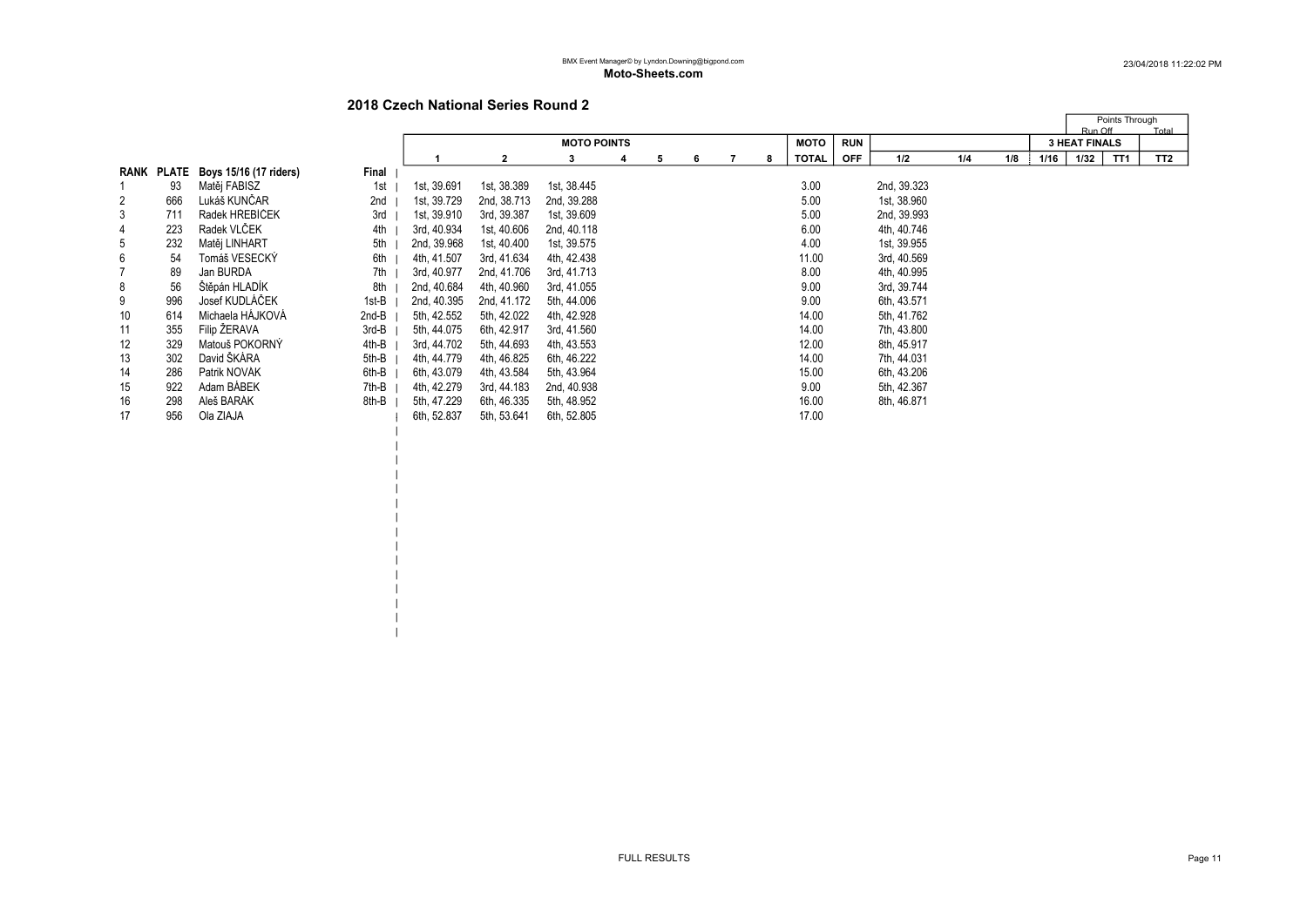| | | | | | | | |

| | | | | | | | | | | | | | |

|                 |     |                                |       |             |             |                    |  |   |   |  |   |       |            |     |     |     |      | Run Off              | Points Through | Total           |
|-----------------|-----|--------------------------------|-------|-------------|-------------|--------------------|--|---|---|--|---|-------|------------|-----|-----|-----|------|----------------------|----------------|-----------------|
|                 |     |                                |       |             |             | <b>MOTO POINTS</b> |  |   |   |  |   | мото  | <b>RUN</b> |     |     |     |      | <b>3 HEAT FINALS</b> |                |                 |
|                 |     |                                |       |             |             |                    |  | 5 | 6 |  | 8 | TOTAL | <b>OFF</b> | 1/2 | 1/4 | 1/8 | 1/16 | 1/32                 | TT1            | TT <sub>2</sub> |
|                 |     | RANK PLATE Boys 17+ (7 riders) | Final |             |             |                    |  |   |   |  |   |       |            |     |     |     |      |                      |                |                 |
|                 | 979 | Lukáš CIKÁNEK                  | 1st   | 1st, 39.118 | 4th, 41.390 | 3rd. 40.462        |  |   |   |  |   | 8.00  |            |     |     |     |      |                      |                |                 |
| 2               | 299 | Michal KŘIŠTOF                 | 2nd   | 5th, 41.509 | 1st, 39.864 | 1st, 39.434        |  |   |   |  |   | 7.00  |            |     |     |     |      |                      |                |                 |
| 3               | 909 | Marek KUDR                     | 3rd   | 2nd, 40.294 | 3rd, 41.062 | 2nd, 40.171        |  |   |   |  |   | 7.00  |            |     |     |     |      |                      |                |                 |
| 4               | 613 | Jan KOŠÁREK                    | 4th   | 4th, 41.154 | 2nd, 39.958 | 4th, 41.192        |  |   |   |  |   | 10.00 |            |     |     |     |      |                      |                |                 |
| $5\overline{)}$ | 444 | Vojtěch POPELA                 | 5th   | 3rd, 40.587 | 5th, 41.749 | 6th, 42.418        |  |   |   |  |   | 14.00 |            |     |     |     |      |                      |                |                 |
| 6               | 237 | Pavel MACHANEC                 | 6th   | 6th, 44.138 | 6th, 42.584 | 5th, 41.822        |  |   |   |  |   | 17.00 |            |     |     |     |      |                      |                |                 |
|                 | 636 | David KOŠÁREK                  |       | 7th, 47.946 | 7th, 49.583 | 7th, 50.295        |  |   |   |  |   | 21.00 |            |     |     |     |      |                      |                |                 |
|                 |     |                                |       |             |             |                    |  |   |   |  |   |       |            |     |     |     |      |                      |                |                 |